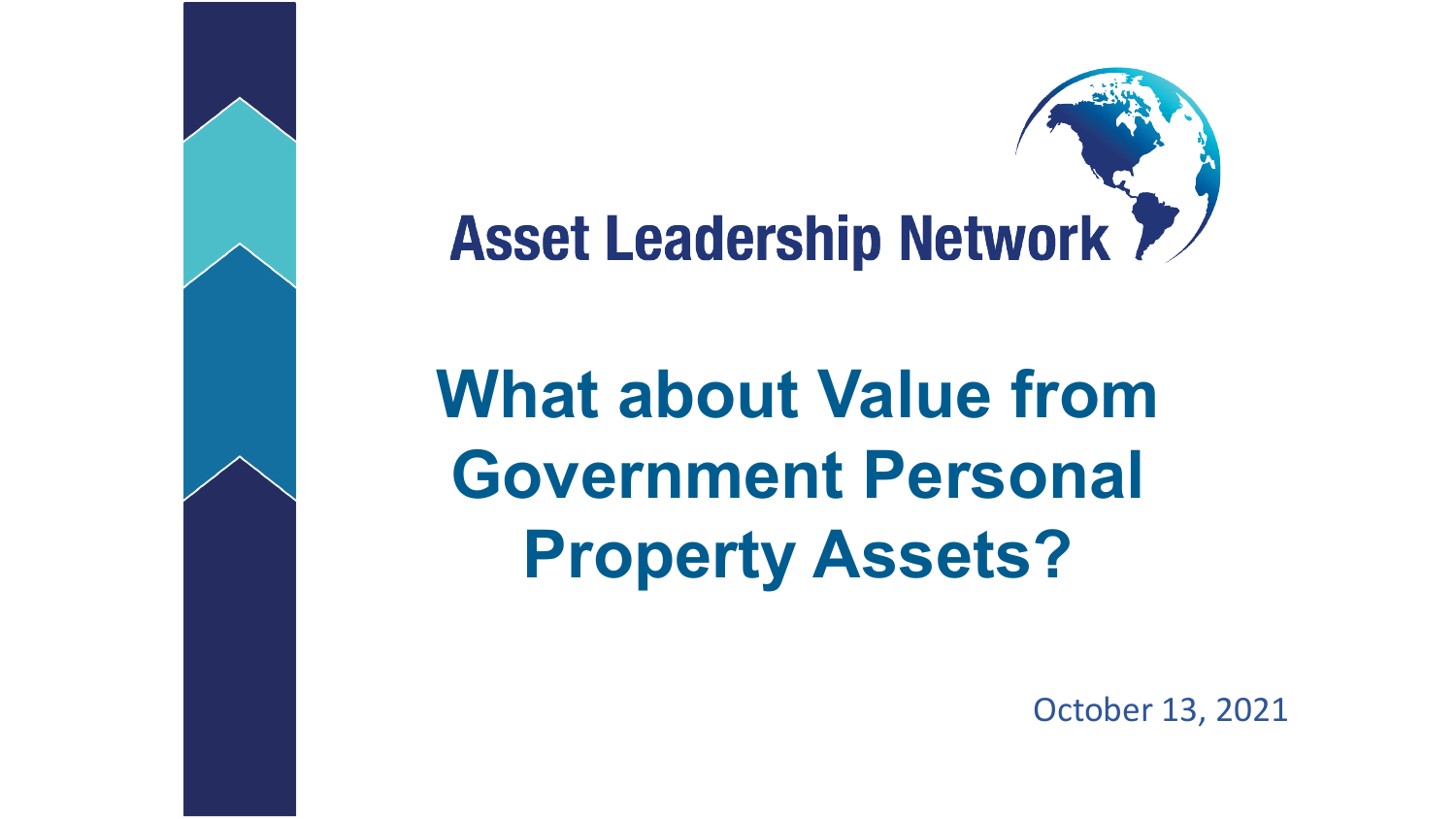## Property and Assets



- Assets are about value
- Property is about ownership
- The terms are generally interchangeable in asset management discussions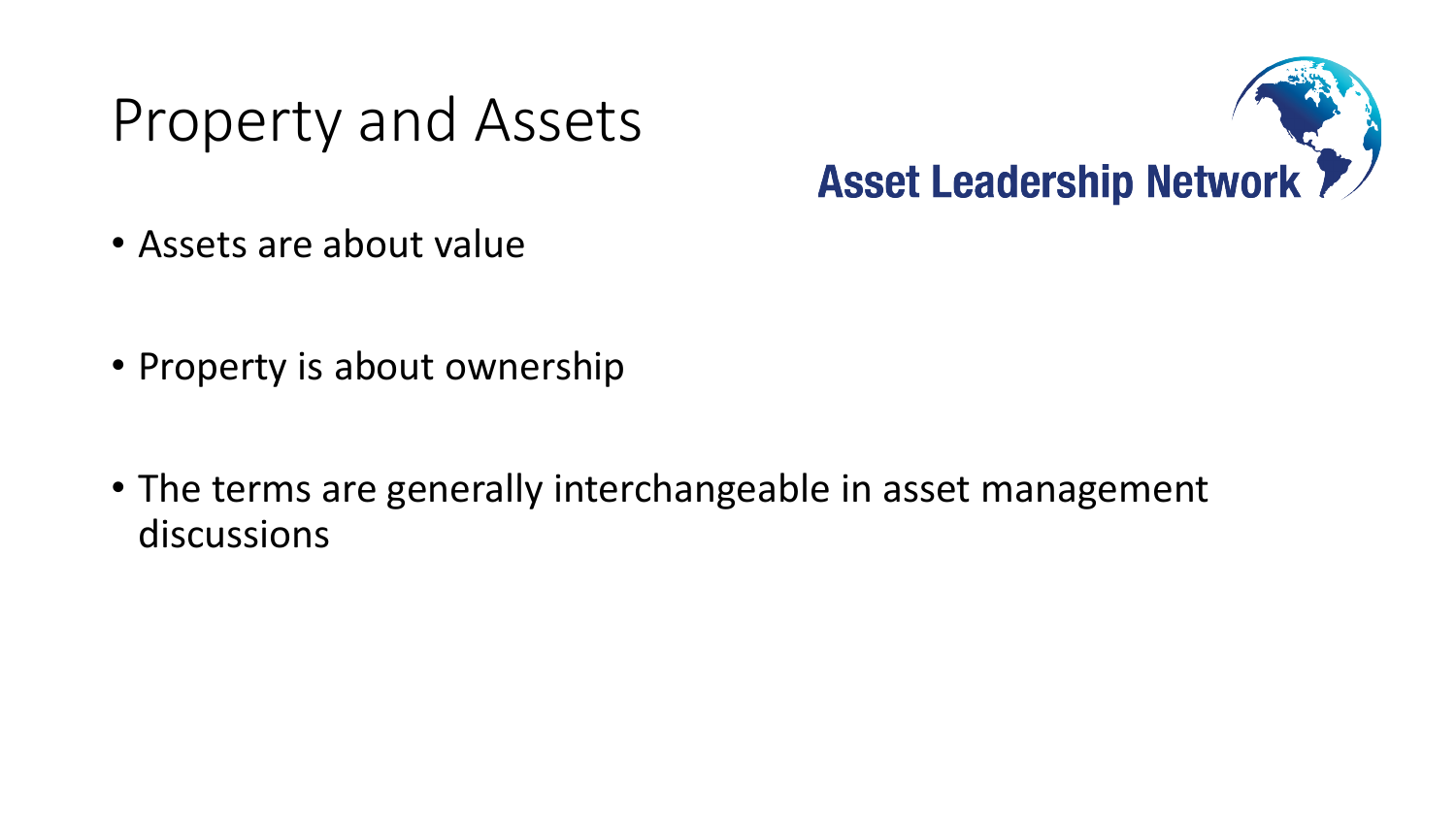# Real Property and Personal Property

- Real property is…
- Personal property is ….

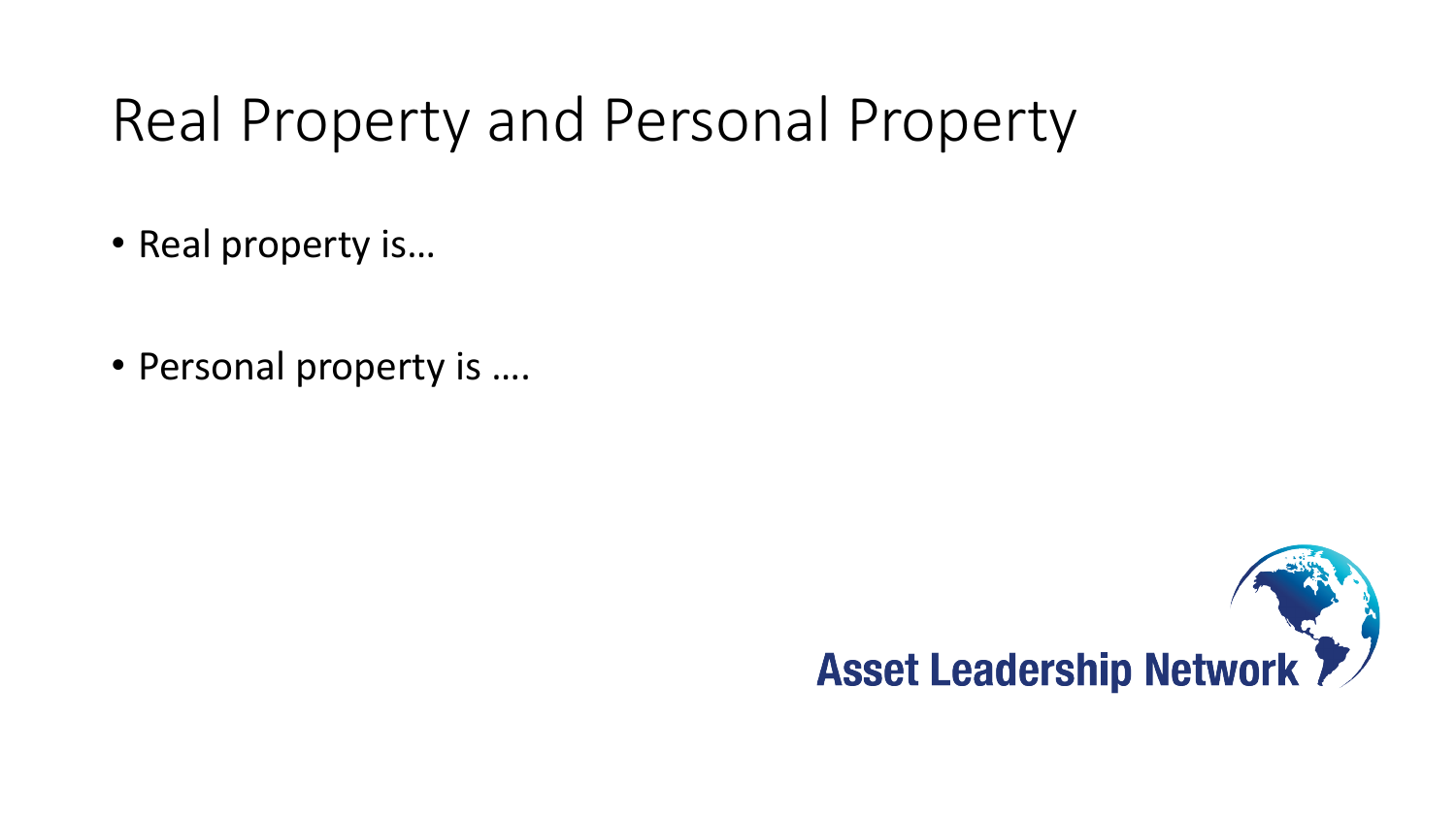| Capital expenditures         | 2018         | <b>2018 RSE</b> | 2017    | 2017<br><b>RSE</b> | <b>Difference</b> | % Change |
|------------------------------|--------------|-----------------|---------|--------------------|-------------------|----------|
| <b>Total</b>                 |              |                 |         |                    |                   |          |
| Companies with employees     | 1.697.9      | 0.6             | 1,577.8 | 0.8                | 120.1             | 7.6      |
| Companies without employees1 | N/A          | N/A             | 101.0   | 6.7                | N/A               | N/A      |
| <b>Structures</b>            |              |                 |         |                    |                   |          |
| Companies with employees     | 644.4        |                 | 612.0   | 1.5                | 32.4              | 5.3      |
| Companies without employees  | $\Delta$ VIA | <b>NA</b>       | 53.6    | 9.4                | N/A               | N/A      |
| Equipment                    |              |                 |         |                    |                   |          |
| Companies with employers     | 1,053.5      | 0.7             | 965.8   | 0.8                | 87.7              | 9.1      |
| Companies without employes   | N/A          | N <sup>D</sup>  | 47.4    | 5.2                | N/A               | N/A      |

#### **Asset Leadership Network 7/**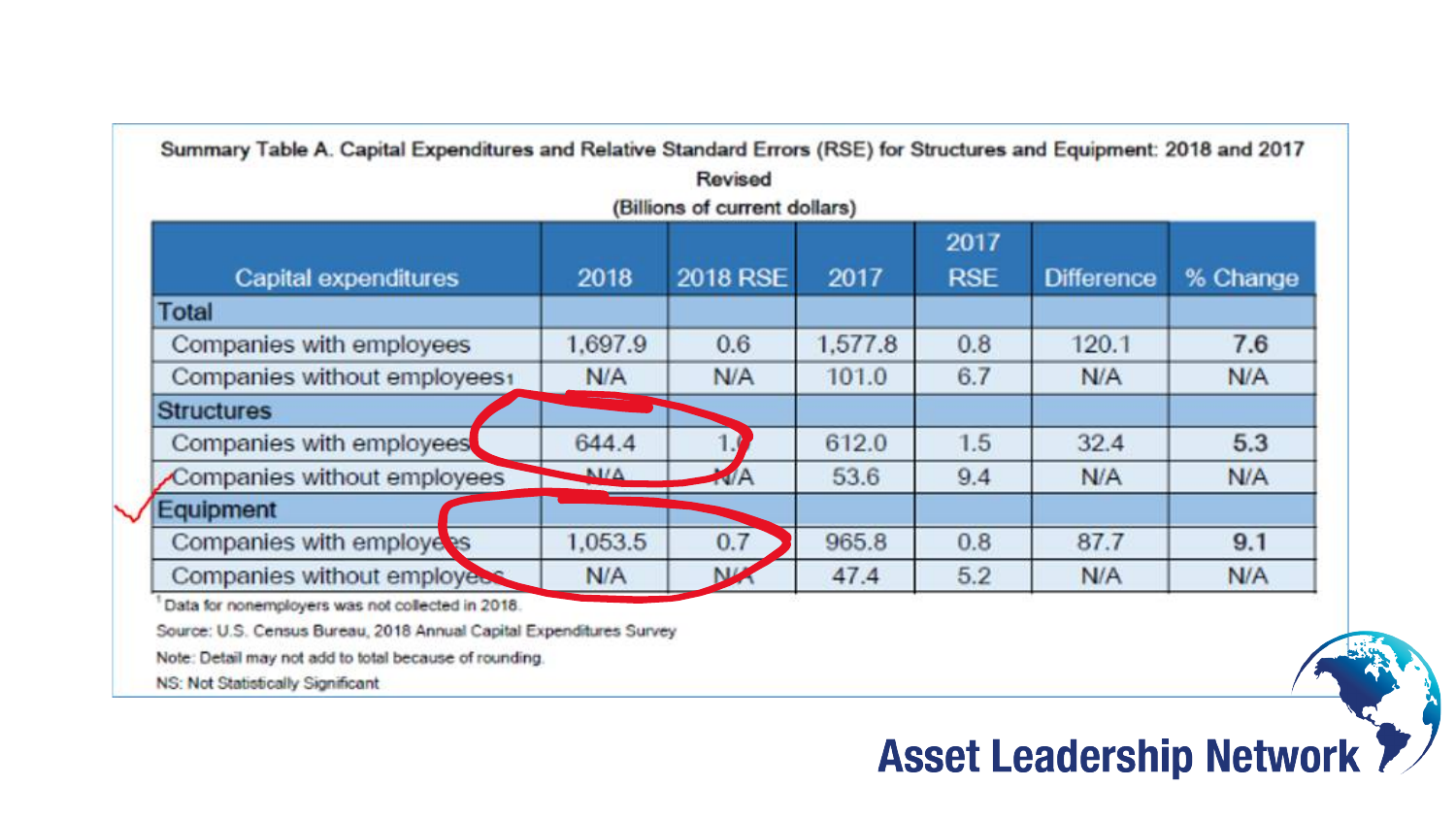| Capital expenditures         | 2018         | 2018 RSE       | 2017    | 2017<br><b>RSE</b> | <b>Difference</b> | % Change |
|------------------------------|--------------|----------------|---------|--------------------|-------------------|----------|
| Total                        |              |                |         |                    |                   |          |
| Companies with employees     | 1,697.9      | 0.6            | 1,577.8 | 0.8                | 120.1             | 7.6      |
| Companies without employees1 | N/A          | N/A            | 101.0   | 6.7                | N/A               | N/A      |
| <b>Structures</b>            |              |                |         |                    |                   |          |
| Companies with employees     | 644.4        |                | 612.0   | 1.5                | 32.4              | 5.3      |
| Companies without employees  | $\Delta$ VIA | MA             | 53.6    | 9.4                | N/A               | N/A      |
| Equipment                    |              |                |         |                    |                   |          |
| Companies with employees     | 1,053.5      | 0.7            | 965.8   | 0.8                | 87.7              | 9.1      |
| Companies without employees  | N/A          | N <sub>1</sub> | 47.4    | 5.2                | N/A               | N/A      |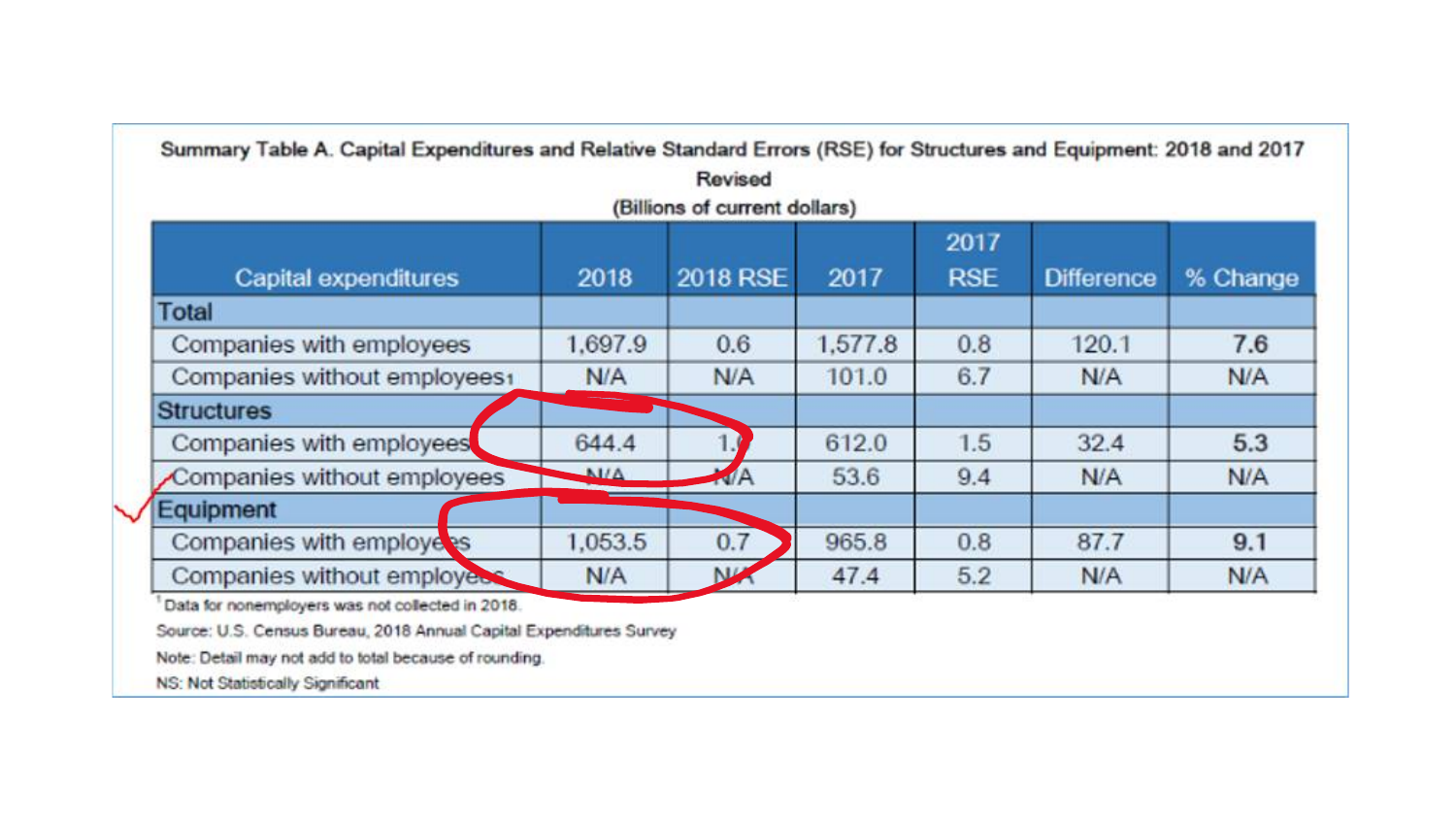# Capital and Expensed



- Capital thresholds higher for US Government agencies
- Expensed items greatly more in number, but in cost?

- Real property is virtually all capital
- Personal property is both capital and expensed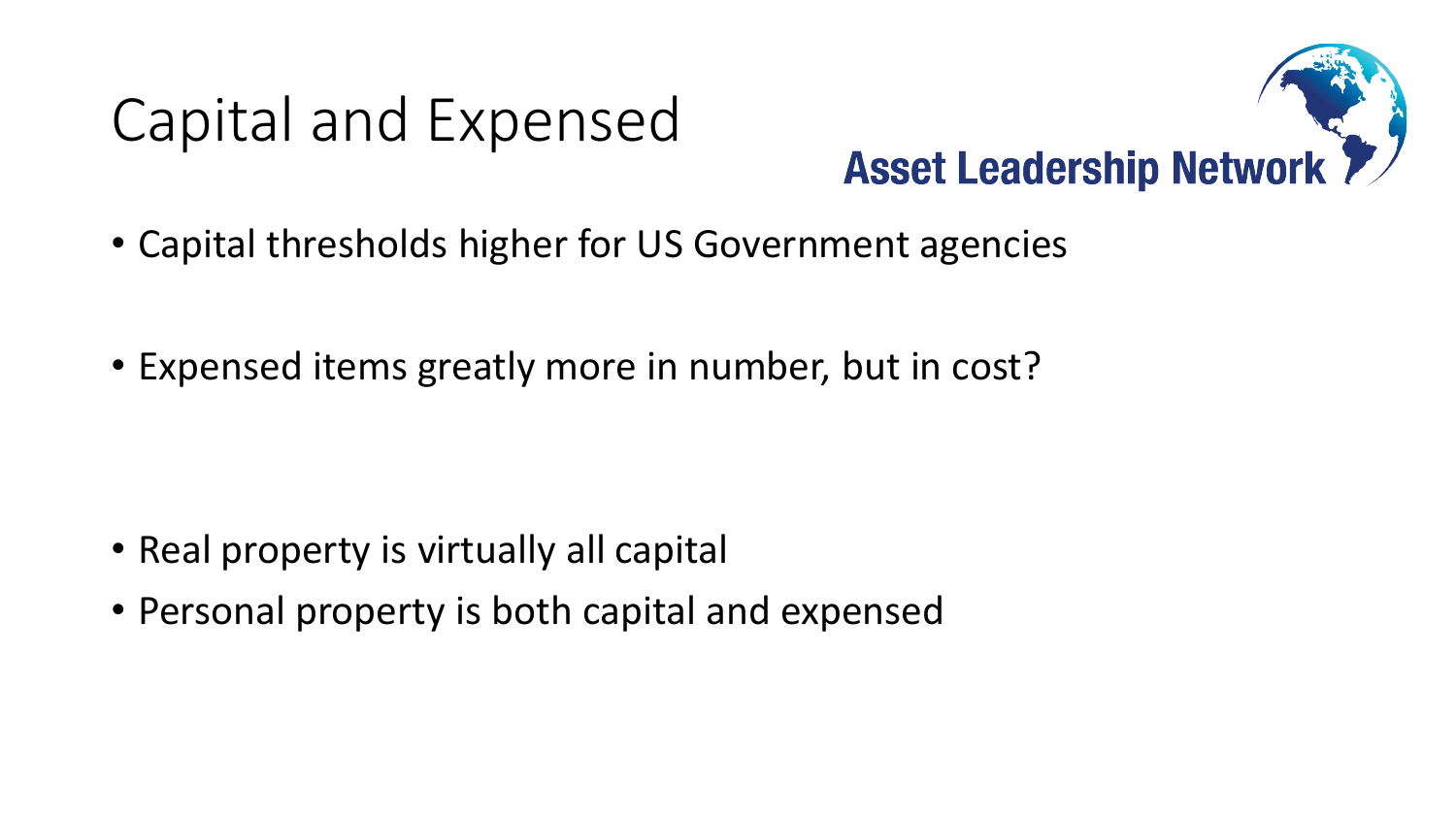# A longer term perspective

- What does a comparison over time, rather than a snapshot, look like?
- Let's say real property has a 30 year life
- And personal property has a 5 year life
- Then we should multiply the personal property numbers by 6 to compare the investment.
- What about the value from these assets?